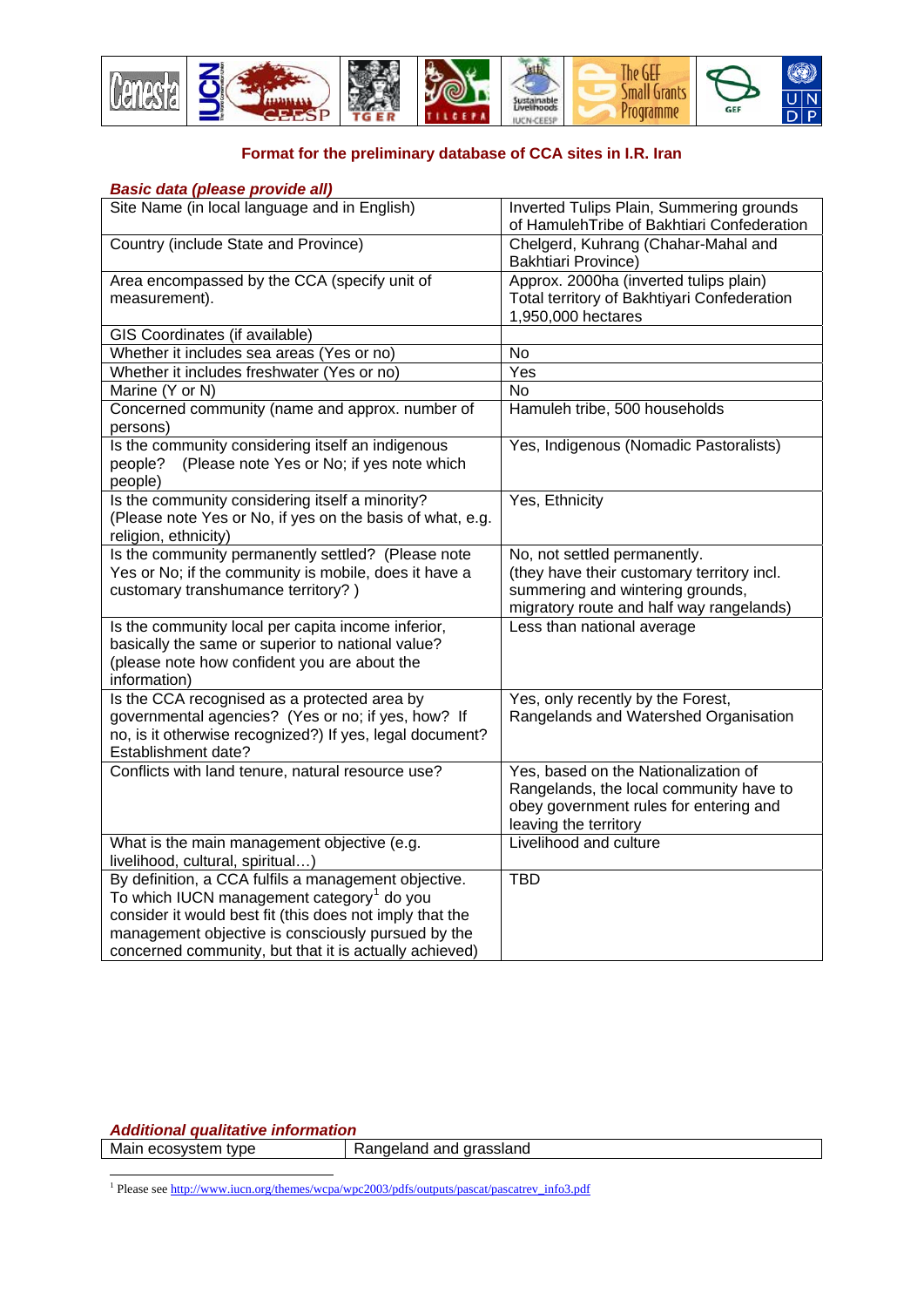| Description of biodiversity &<br>resources (ecosystems, species,<br>functions) conserved by the CCA                   | Diversity of flora and fauna including medicinal and food value.<br>Plants such as: Celery, Shallot, Garlic, Mushroom, Wild<br>Pennyroyal, Acanthus, Rhubarb, Marjoram, Pennyroyal, Mountain<br>Sesame, etc.<br>and fauna such as: Wild Goat, Partridge, Rabbit, Ewe, Leopard,<br>Bear                                                                                                                                                                                                               |
|-----------------------------------------------------------------------------------------------------------------------|------------------------------------------------------------------------------------------------------------------------------------------------------------------------------------------------------------------------------------------------------------------------------------------------------------------------------------------------------------------------------------------------------------------------------------------------------------------------------------------------------|
| Description of local ethnic<br>groups and languages spoken                                                            | Lori Language (Ilami ethnic group) Nomadic Pastoralists, Hamuleh<br>tribe which is one of the independent tribe of Bakhtiari<br>Confederation and belongs to Haft Lang Branch                                                                                                                                                                                                                                                                                                                        |
| Broad historical context of the<br><b>CCA</b>                                                                         | Summering ground of Hamuleh Tribe, but recently a part of the<br>plain has been protected by government organisation (General<br>Office of Natural Resource) since 2005.                                                                                                                                                                                                                                                                                                                             |
| Governance structure for the<br>CCA (who takes management<br>decisions, how?)                                         | Customary management of the Rangelands by community elders                                                                                                                                                                                                                                                                                                                                                                                                                                           |
| Length of time the governance<br>model has been in place                                                              | Long term period                                                                                                                                                                                                                                                                                                                                                                                                                                                                                     |
| Land and resource ownership in<br>the CCA                                                                             | Community common property regime, in the meantime national<br>property of Gov.                                                                                                                                                                                                                                                                                                                                                                                                                       |
| Type of land use in the CCA                                                                                           | Rangeland, rare agricultural land and mountainous areas                                                                                                                                                                                                                                                                                                                                                                                                                                              |
| Existence of written or oral<br>management plans and specific<br>rules for the use of natural<br>resources in the CCA | Oral. Customary law                                                                                                                                                                                                                                                                                                                                                                                                                                                                                  |
| Map and zoning of the CCA<br>(please attach if available and<br>relevant,)                                            | Sketch participatory maps included in the report and the photo<br>folder,<br>From: East to Gorganak mountains, West to Tishtardan<br>summering grounds, North to Shourmordar mountains, South to<br><b>Ghaleh Sabzi mountains</b>                                                                                                                                                                                                                                                                    |
| Relevant pictures with captions<br>(please attach if available)                                                       | Attached                                                                                                                                                                                                                                                                                                                                                                                                                                                                                             |
| Major threats to biodiversity<br>and/or the CCA governance<br>system                                                  | Uncontrolled tourism (under government and private sector<br>management); overgrazing; hunting                                                                                                                                                                                                                                                                                                                                                                                                       |
| Local CCA-relevant features,<br>stories, names, rules and<br>practices                                                | In the old times when customary laws and local management<br>regimes were still in place, the rangelands and their natural<br>resources were more ecologically balanced because through local<br>knowledge and wisdom capacity of rangeland were being<br>assessed and the maximum number of livestock that could be<br>supported were determined. Indicator species and climatic<br>conditions helped them decide on timing for starting to migrate<br>between wintering and summering territories. |

*Contact individuals and organizations:* please add contacts directly related to the community governing the CCA: Jalal Sepehri, Dr. Mahmoodeh Jomehpour, Shanbeh Rezaee, Mohammad Ali Askari (chief of SL Fund);

*References[2](#page-1-0)* : please list any available references describing the conservation, cultural and socioeconomic values of the CCA

Please refer to the latest study conducted by Cenesta on this CCA.

<span id="page-1-0"></span>**<sup>2</sup>**<br><sup>2</sup> Please use the same format of the references in: <http://www.iucn.org/themes/ceesp/Publications/TILCEPA/guidelinesindigenouspeople.pdf>